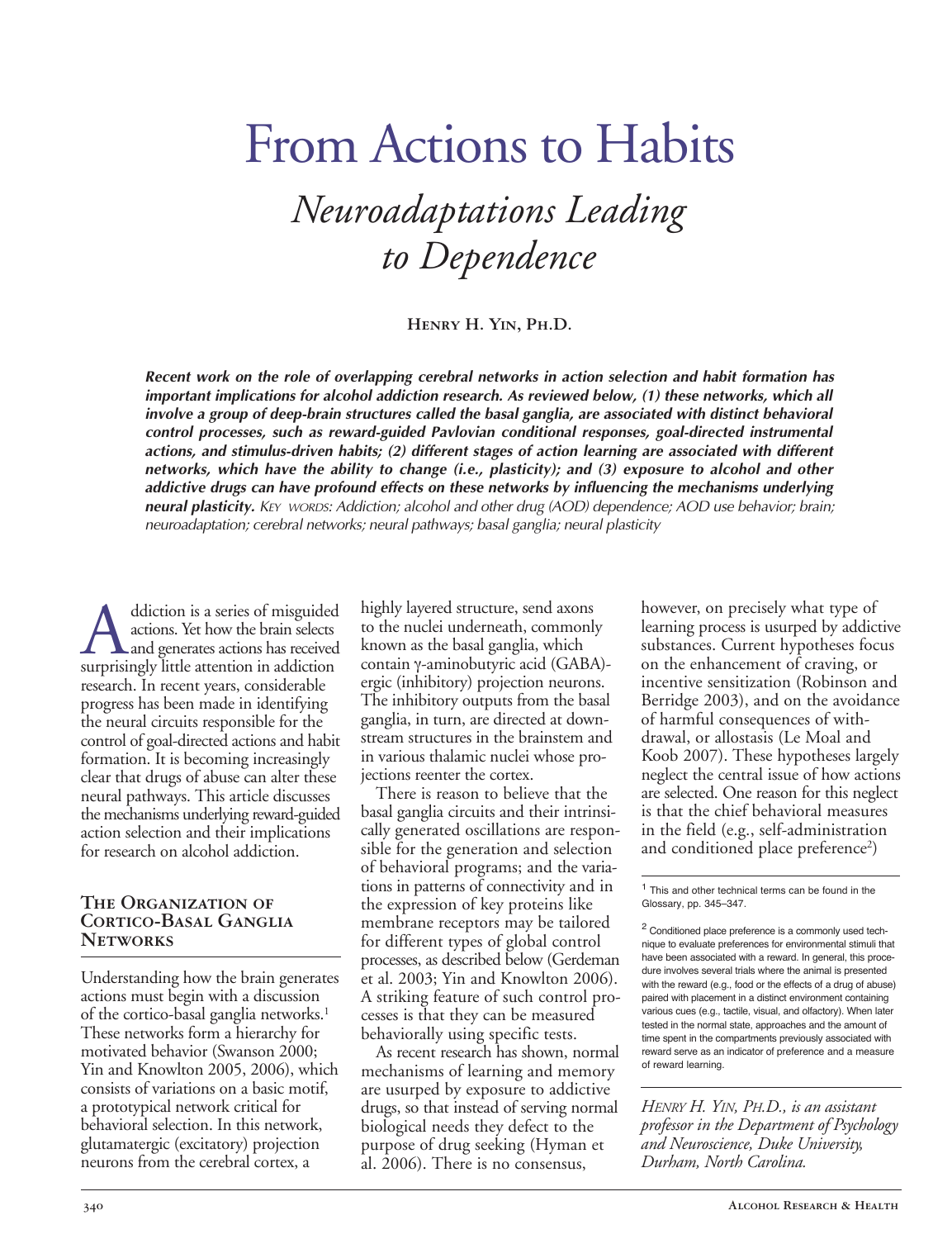lack sufficient analytical power to isolate contributions of distinct neural networks. As discussed below, a major challenge in addiction research is to understand the mechanisms underlying these behavioral control processes and how they are affected by exposure to alcohol and other drugs.

## **Three Modes of Behavioral** CONTROL

What, then, are these control processes and why are they so important for understanding alcohol addiction? In the study of behavior guided by rewards (i.e., appetitive behavior), researchers are now able to distinguish three major modes of behavioral control with simple experimental tests. These three modes are Pavlovian approach, $3$  goal-directed action, and habit. Although these are rather broad classes of behavioral control with simple operational definitions, they shed considerable light on the integrative functions of the cortico-basal ganglia networks.

Preparatory appetitive Pavlovian behaviors (e.g., approaching location of reward and stimuli that predict reward) and goal-directed instrumental actions are both controlled by the anticipation of the reward. For both, reducing the value of the reward (e.g., by selective satiety, in which the animal is sated on the particular reward offered but not other rewards) or taste aversion induction (in which a particular food is paired with an injection of lithium chloride that results in gastric discomfort) can reduce performance (Colwill and Rescorla 1985; Yin and Knowlton 2002). In both, too, performance is controlled by a predictor of reward and the reward itself. But for Pavlovian approach, the predictor of reward is a stimulus arranged by the experimenter and entirely independent of the animal's behavior, whereas in instrumental behavior the predictor is the self-generated action by the animal. This distinction is revealed by direct manipulation of the postulated contingencies (e.g., increasing the probability of reward independent of the predictor,

be it a particular action in the case of instrumental learning or a stimulus in the case of Pavlovian conditioning) (Hammond 1980; Schwartz and Gamzu 1977). Manipulating the relationship between stimulus and outcome specifically affects Pavlovian behavior, whereas manipulating the action–outcome relationship specifically affects instrumental behavior (Dickinson 1994, 1997; Schwartz and Gamzu 1977).

Habit, a third mode of behavioral control, is not affected by changes in outcome value. Habits persist even if the reward becomes less attractive or if the action is not necessary to earn the reward. Unlike appetitive Pavlovian conditional responses, which are controlled by the stimulus–outcome contingency, all instrumental behaviors initially are goal directed and controlled by the action–outcome contingency. The performance of such actions is exquisitely sensitive not only to its causal efficacy (i.e., by the extent to which the outcome depends on the action) but also to the value of the ensuing consequence (Dickinson 1985; Dickinson and Balleine 1993; Yin and Knowlton 2005, 2006). Under certain conditions, such as extensive training, however, such goal-directed actions are transformed into habits.

As shown by a number of studies in the last two decades, habitual control of instrumental behavior emerges gradually with repeated performance and is relatively unaffected by changes either in outcome value (e.g., devaluation) or in instrumental contingency (Adams 1982; Adams and Dickinson 1981). Thus, once lever pressing for a sucrose reward becomes habitual in this sense, induced taste aversion or unlimited exposure to sucrose prior to a probe test––conducted with the lever extended but without the presentation of a reward––will not reduce the rate of lever pressing compared with controls that did not receive the devaluation treatment.

This basic distinction is supported by a series of studies from Yin and colleagues (2004, 2005*a*,*b*, 2006), who established a functional dissociation between associative and sensorimotor striata in the control of instrumental actions. They showed that the associative or medial striatum (similar to most of the caudate nucleus in primates) is critical for the early, goaldirected stage of action learning, whereas the sensorimotor or lateral striatum (similar to the putamen in primates) is more critical for the later, more habitual stage (see figure 1). Together with studies of other structures in these networks (Corbit and Balleine 2003; Corbit et al. 2001, 2002, 2003), this line of research has established that control over instrumental behavior lies with the associative cortico-basal ganglia network in the early stages of learning but switches to the sensorimotor corticobasal ganglia network in later stages (Yin and Knowlton 2005, 2006; Wickens et al. 2007*a,b*).

With respect to the neural adaptations that lead to alcohol dependence, then, the key question is, Which control processes are affected by alcohol as casual drinking becomes compulsive drinking? Drugs of abuse can enhance Pavlovian approach behavior (e.g., approaching environmental stimuli associated with reward), which is largely mediated by the ventral striatum (nucleus accumbens) and the associated cortico-basal ganglia circuit (Corbit et al. 2001; Day et al. 2007; Hyman et al. 2006; Parkinson et al. 2000). In fact, because of the inability to isolate Pavlovian from instrumental modes of behavioral control, current research on addiction has focused almost exclusively on the nucleus accumbens; but we now know that this is only part of the story. As reviewed above, the cortico-basal ganglia networks, which involve the medial (associative) and lateral (sensorimotor) striatal regions above the nucleus accumbens, are responsible for instrumental control processes (see figure 2). Thus, previous work

 $3$  In Pavlovian conditioning, a previously neutral stimulus, such as a tone or light, becomes associated with an unconditional stimulus, such as food, to the extent that it will, by itself, evoke a response related to the unconditional response. This new response is called the conditional response.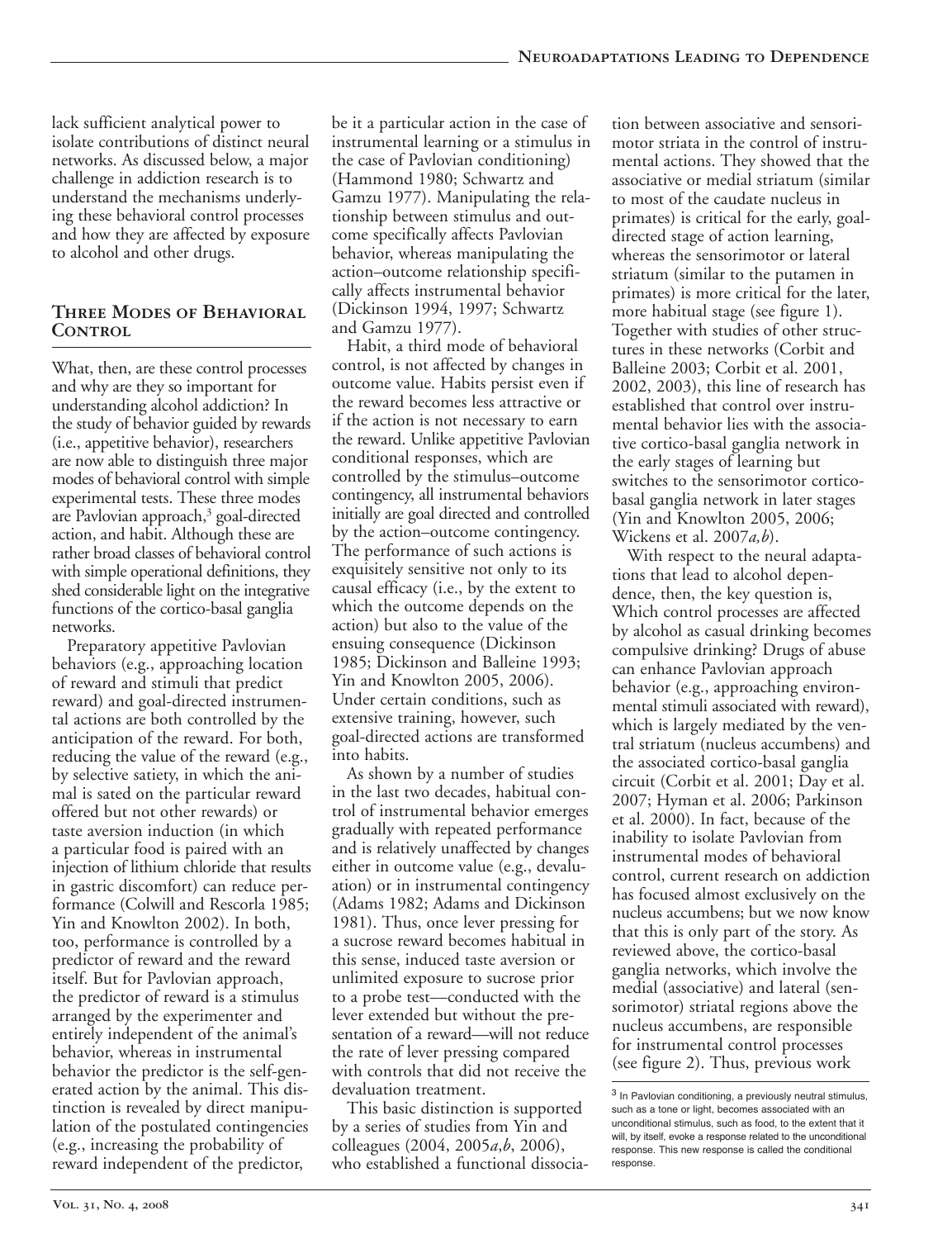has, by and large, neglected the contributions of the associative and sensorimotor networks in the study of addiction.

### **Implications for Alcohol Addiction**

A trademark of habitual behavior is that the expected value of the outcome does not affect the behavior. It is as if the value of the outcome has become fixed, so that even if alcohol consumption is associated repeatedly with aversive consequences, such consequences do not alter the performance of the action itself. For this reason, habits have been viewed by some researchers as an intermediate stage before the development of compulsivity (Everitt and Robbins 2005). In the case of alcohol consumption, such a model would emphasize first a shift from casual drinking to habitual drinking, followed by a shift to compulsive drinking. Nonetheless, although the process of habit formation bears a certain resemblance to addiction, addictive behaviors are not the same as enhanced habits (Yin and Knowlton 2005). At first glance, both develop after repeated exposures, and both are insensitive to outcome devaluation. But there are important differences as well. For example, habitual behavior is easily extinguished when the reward is no longer delivered, whereas compulsive behavior is very resistant to extinction (Mowrer 1960). Thus, whereas decades of work has identified the distinct control processes outlined above, we still have little understanding of how these processes interact in producing normal behavior, which rarely is dominated by

one process alone. Compulsive behavior, for example, is probably an amalgamation of Pavlovian and instrumental processes.

Appetitive Pavlovian instrumental interactions can take a number of forms. In all, stimuli with incentive value increase the likelihood of action for reward. Although conditioned reinforcement sometimes refers to action-contingent stimuli, Pavlovian instrumental transfer always measures the effect of action-independent stimuli. In conditioned reinforcement, cues produced by instrumental actions can form associations with the reward; and after repeated pairing they become viable reinforcers for the actions (Mowrer 1960). For compulsive drinking, conditioned reinforcement (the feel of the bottle, the taste of alcohol) can play an important role. In Pavlovian instrumental transfer, cues that inde-

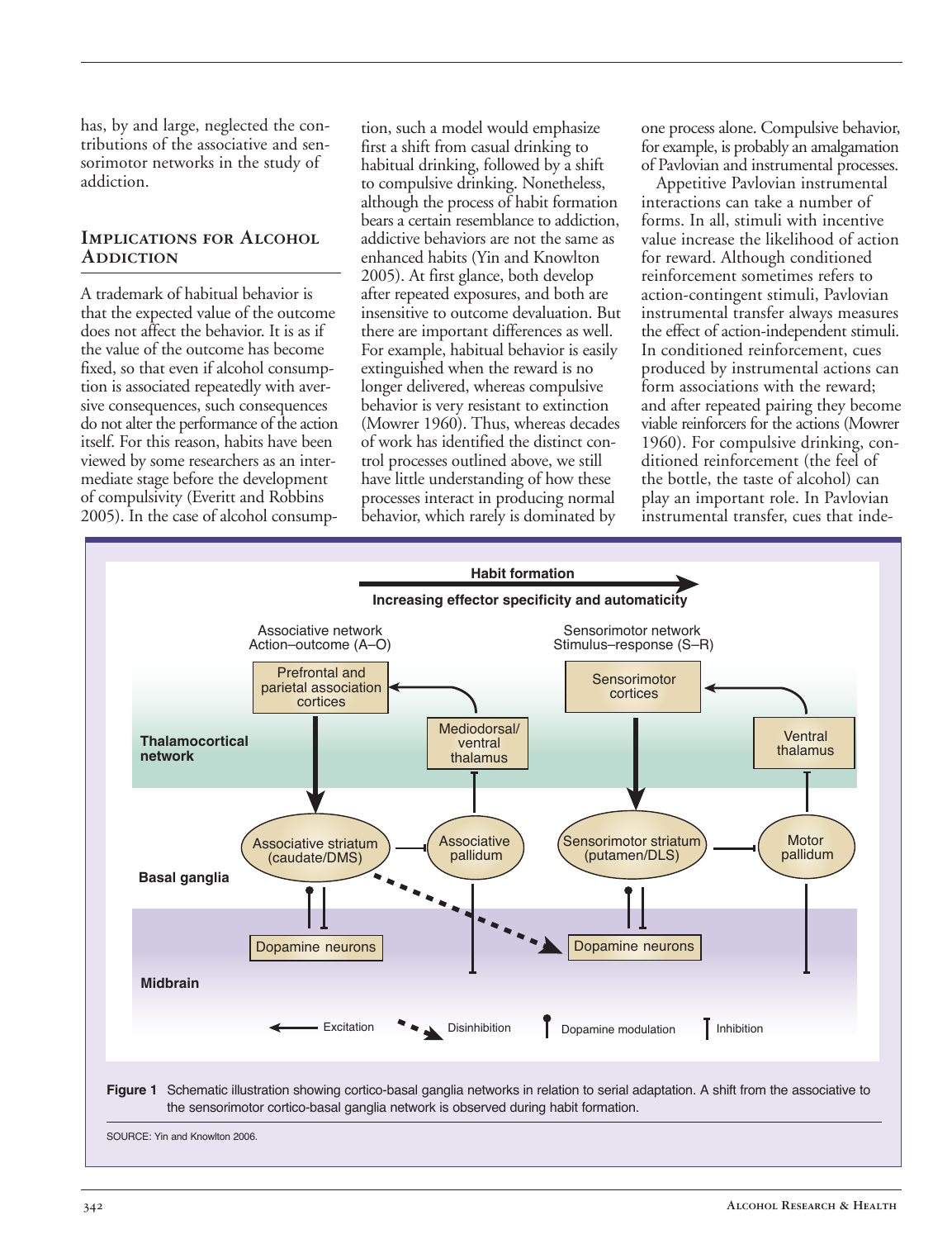pendently predict reward can elicit central motivational states that enhance instrumental performance. For example, the environmental stimuli associated with drinking (e.g., the sight of a bar) can trigger craving for alcohol and, in turn, alcohol-seeking behavior. Much of the power of advertising, for example, probably derives from the ability of Pavlovian stimuli to trigger motivational states that enhance the selection of certain actions.

The nucleus accumbens is known to play a critical role in Pavlovian instrumental transfer; lesions of this area selectively abolish transfer (Corbit et al. 2001). Interestingly, recent work (Corbit and Janak 2007) has also implicated the dorsal striatum. The sensorimotor striatum in particular appears to play a critical role in the ability of reward-predicting cues to

enhance instrumental lever pressing. Such results suggest the possibility of interactions between ventral and more dorsal striatal regions in Pavlovian instrumental interactions.

## **The Role of Plasticity**

It is possible that all addictive drugs, including alcohol, can affect the capacity for change (i.e., plasticity) in the cortico-basal ganglia networks, thereby altering normal learning processes that are critical for selecting and controlling actions. Although plasticity at all parts of the cortico-basal ganglia network may be involved in addiction, the striatum appears to be the critical node where massive excitatory inputs are transformed into an inhibitory output that ultimately controls behavior (Lo and



Note that this is only one possible neural implementation; interactions via different thalamo–cortico–thalamic projections also are possible (Haber 2003).

SOURCE: Yin and Balleine 2008.

Wang 2006; Nauta 1989). The glutamatergic transmission can be altered, both presynaptically, in the amount of glutamate released from the axon terminal, and postsynaptically, in the trafficking and expression of various glutamate receptors.

Recent studies (Jedynak et al. 2007; Nelson and Killcross 2006; Porrino et al. 2004) show that exposure to drugs like cocaine and amphetamine can result in significant plasticity in the striatum and potentially accelerate the initial shift from actions to habits. Alcohol may produce similar effects. Acute application of alcohol to brain slices can reverse the direction of plasticity in the associative striatum (Yin et al. 2007). Thus, a train of stimulation that normally leads to increased activity in a striatal region critical for goal-directed actions results in long-term depression instead. One interpretation of these results suggests that the reversal of striatal plasticity could promote habit formation by reducing the overall synaptic strength of the associative striatum, which is a critical component of the brain's system for the control of goal-directed actions. Previous work (Corbit and Balleine 2003; Corbit et al. 2003; Yin et al. 2004, 2005*a,b*, 2006) showed that disrupting the network for goal-directed actions results in a switch to a habitual mode of behavioral control, and vice versa. It remains to be seen if alcohol is able to promote habit formation in vivo by targeting this mechanism.

# **Conclusions**

The preliminary conceptual framework and the behavioral tests discussed here suggest a number of promising avenues for future study. Researchers can measure, for example, the effects of alcohol on each of these control processes, on their interactions, and on the underlying neural substrates at the cellular level as well as at the level of neural circuits. Further work also can investigate the effects of particular factors (e.g., stress) on susceptibility to addiction and to